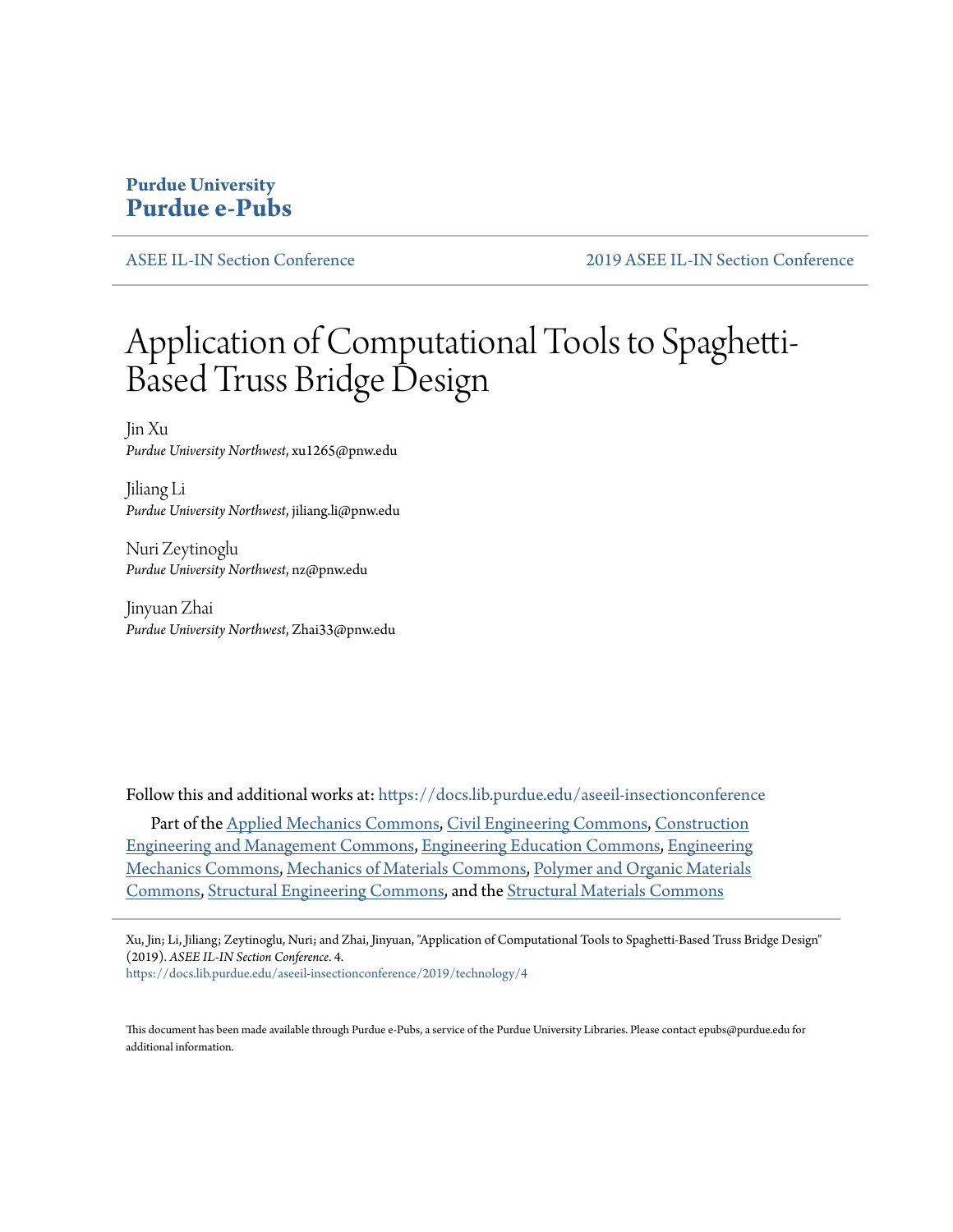# **Application of Computational Tools to Spaghetti-Based Truss Bridge Design**

**Abstract** *Statics* and *Strength of Materials* are two foundational courses for Mechanical/Civil Engineering. In order to assist students in better understanding and applying concepts to a meaningful design task, *SolidWorks* and theoretical calculation were used for a spaghetti-bridge design contest with the constraints of given maximum weight and allowable support-material weight. As the first step of this iterative designing process, both extrude feature and structural member were introduced to model planar bridge trusses. Then *SolidWorks*' Statics module was used to run FEA analysis of the structural performance in efforts to optimize the load-carrying capacity of the structure. To make simulation possible, a universal material-response testing apparatus was used to measure the key mechanical properties of the bridge material, namely spaghetti bundles, and add it to *SolidWorks*' material database. The building stage started upon completion of design refinement, and the project culminated with performance prediction (as to the weakest spots of the structure) and testing.

The theoretical calculation went down two paths—A full truss analysis was performed based on the method of joints, along with more thorough FEA analysis through coding, before comparing the internal forces, displacements, etc., with the simulation results. Through the holistic design process, the course turned out to be more engaging and students gained experience of solving a typical real-life engineering problem involved with trade-off between economy and quality.

**Keywords**: *SolidWorks*' Statics, Spaghetti-Based Truss Bridge, Finite Element Analysis

# **I. Introduction**

*Statics* and *Strength of Materials* are two foundational courses in the Mechanical/Civil Engineering curricula [1]. One of the course objectives is to enable students to perform structural analysis and predict failure, given material properties. Nonetheless, unless the two separate semester-long courses are compressed into a single course, it is after completion of solid mechanics that students can apply concepts to such projects that their main purpose is to put forward a cost-effective structural design with the required load-carrying capability. This is because concepts like structural analysis, stress/strain, failure prediction, *etc*. must be introduced beforehand. Our study at Purdue University Northwest (PNW) has been an exploration of using a spaghetti-bridge design contest towards the end of the *Statics* semester to fulfill the aforementioned goals. In furnishing students guidance of design optimization, *SolidWorks* simulation and theoretical calculations were taught, both of which are based on finite-element analysis (*FEA*). Regarding the simulation option, *SolidWorks Statics* module [2] was used to run *FEA* analysis of the structural performance in order to maximize the load capacity. To make simulation possible, a universal material-response testing apparatus was used to measure the elastic modulus and yield strength of the bridge material, namely spaghetti, before creating a new material in *SolidWorks*. Regarding the theoretical-calculation option, students concurrently taking or had taken *FEA* (an elective at PNW) could opt for the coding-based design tool.

Through the iterative design process, students gained experience of solving a typical real-life engineering problem involving trade-off between economy and quality. Post-project survey indicated that the course had turned out to be more engaging and students had developed more consciousness of and confidence in using Engineering tools in their design projects for other courses.

#### **II. Methodology**

A design project is usually used to facilitate the application of concepts to a meaningful engineering task. Our project assignment was to design, build and test a bridge structure made out of spaghetti up to 2 *lbs* to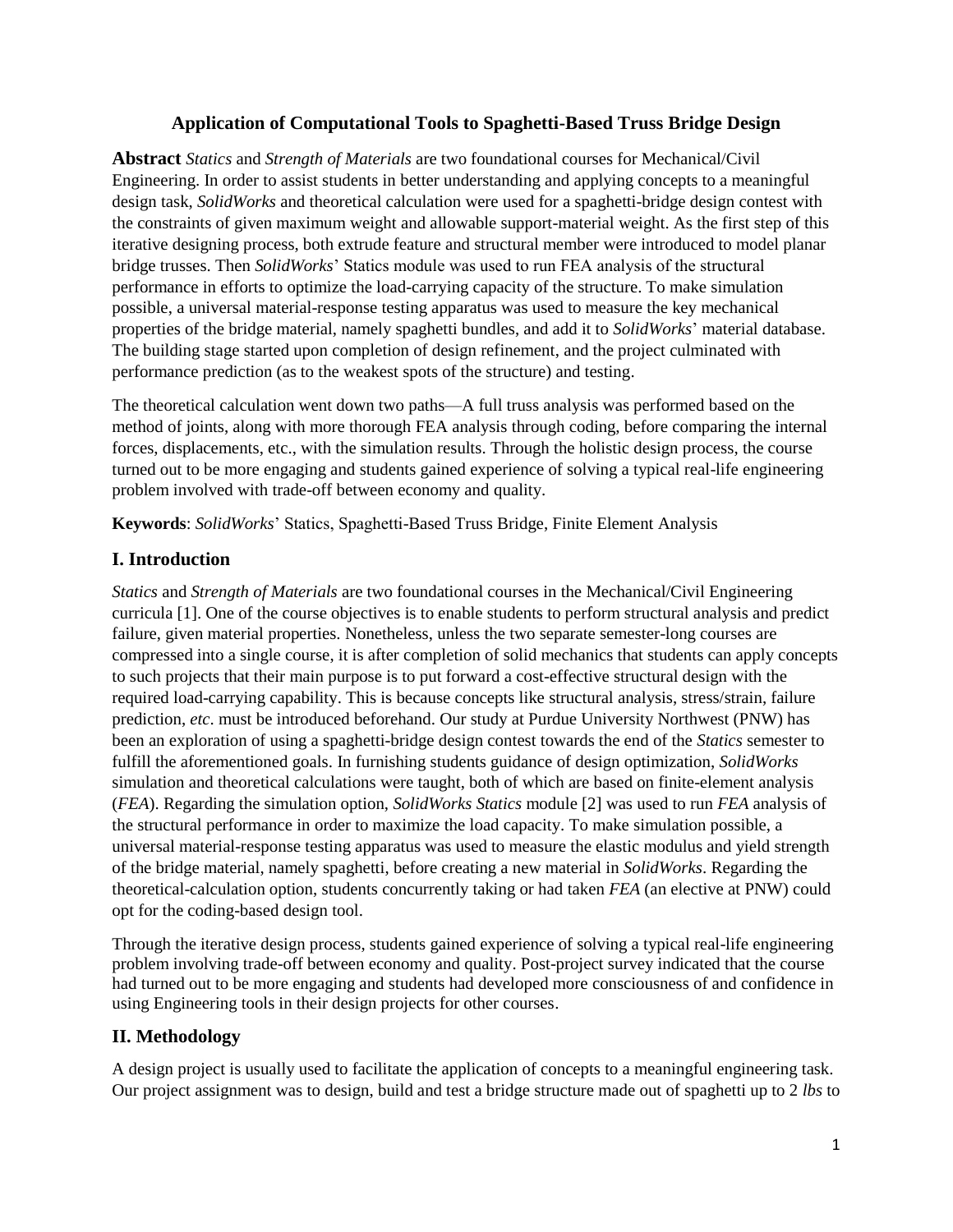support a minimum load of 20 *lbs*, applied at the mid-span. The bridge should span 20~24 inches and be 4~6 inches wide. The majority of the structure must be spaghetti, and the support material, which usually is certain super glue, must be kept below 2% of the total weight. The weight and dimension constraints were placed to mimic the trade-off situation between economy and quality that a typical real-life Engineering problem presents. Students could start with commonly seen bridge structures, such as Pratt, Howe, Warren, *etc*., before modifying them and arriving at their own design. In the iterative design process, *FEA* could be used as a tool to increase the structure strength and refine the structure. Fig. 1 shows the design that won this year's contest.



Fig. 1 Contest winner with 611-*lb* load-carrying capability

Since there is no course exclusively devoted to computer-aided engineering or simulation at PNW, a *SolidWorks* simulation lab was given to prepare students for the class project. More specifically, simple 2D truss systems were modeled, using both the Extrude and Structural Member features in *SolidWorks*, prior to the use of *Static* module for computation of reactions, internal forces, axial stresses, *etc*. Fig. 2 shows the displaced truss subjected to two concentrated loads, along with the axial stress distribution, in the lab tutorial.



Fig. 2 Plane truss simulation used in the *SolidWorks FEA* simulation lab

Like any *FEA* software, *SolidWorks Static* module divides the entire body (either a single part or an assembly) in a process termed meshing [3], into many geometrically small simple bodies termed elements. Each element leads to an algebraic equation based on the theory of elasticity. Then all the equations are simultaneously solved. One thing students need to pay attention to is mesh convergence, *i.e.*, grid sensitivity. This means that each simulation task is iterative — once preliminary results are obtained using a relatively coarse mesh, mesh control should be applied whenever there are singularities and/or great gradients in key quantities like stresses. Moreover, the average mesh size should be decreased to an extent that no noticeable change in the results, *e.g*., stress distribution, could be observed.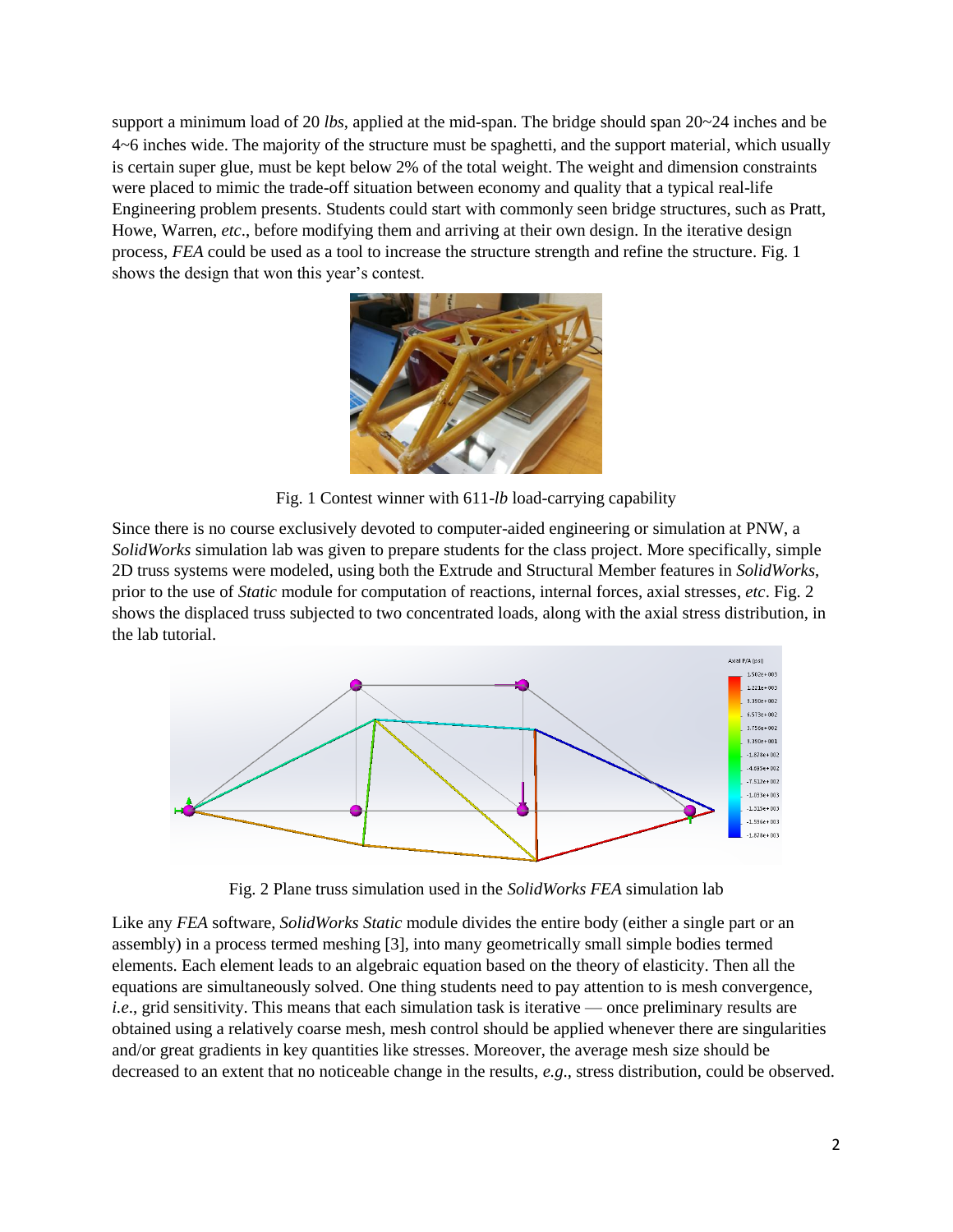In addition to the *FEA* simulation as a design tool, students could opt to perform theoretical calculations for a full truss analysis and determine the bar subjected to the greatest internal force. This is also based on *FEA* and entails a bit of coding. Its principal steps include (a) Discretization, for which the simplest line element is chosen, namely one element for each bar. (b) Selection of a displacement function, for which a linear one is chosen for simplicity; (c) Derivation of the element stiffness matrix [*k*] and equation for each bar. Eq. (1) is the element stiffness equation for a generic bar arbitrarily oriented as indicated in Fig. 3 wherein  $\theta$  is positive when measured counterclockwise from *x* to *x'* and *c* and *s* are short for cosine and sine of  $\theta$ , respectively. In addition, *u* and *v* represent the two global displacement components.



Fig. 3 A bar element arbitrarily oriented in the global  $x - y$  plane [4]

$$
\begin{Bmatrix} f_{1x} \\ f_{1y} \\ f_{2x} \\ f_{2y} \end{Bmatrix} = [k] \{d\} = \frac{4E}{L} \begin{bmatrix} c^2 & cs & -c^2 & -cs \\ s^2 & -cs & -s^2 \\ sym & c^2 & cs \\ & & s^2 \end{bmatrix} \begin{Bmatrix} u_1 \\ v_1 \\ u_2 \\ v_2 \end{Bmatrix}
$$
 Eq. (1)

In the above equation, the *f* 's are the force components applied at either end and expressed in the global coordinate system [5]. Moreover, *A* is the cross-sectional area, *E* Young's modulus, and *L* the length. The next step is: (d) Assembling of all element stiffness equations, using the direct stiffness method, and enforcement of load and boundary conditions. For illustration, Fig. 4 shows the assembling process through which to obtain the global equation for a three-bar truss.



Fig. 4 A truss along with the assembling step for the global equation [4]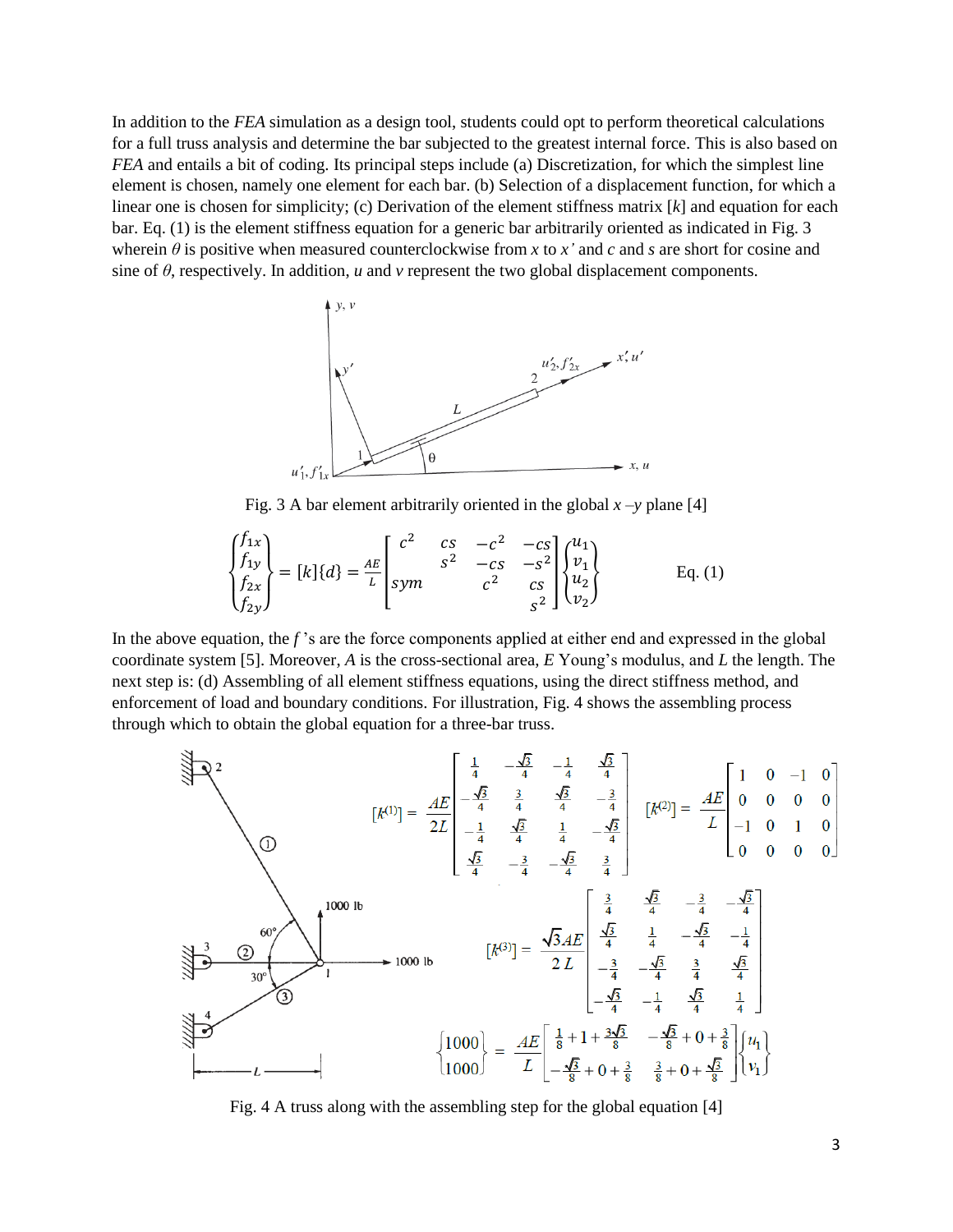The last two steps are: (e) Solution for the unknown displacements, using such numerical methods as Gauss-Seidel [6], and (f) Solution for secondary quantities, *e.g*., the element strains and stresses. For example, the axial stress  $\sigma$  equals  $E/L \cdot [-c -s c s] \cdot d$  where the displacement vector *d* is the 4 by 1 column vector as in Eq. (1).

#### **III. Discussion and Results**

Our *Statics* class was divided into fourteen teams of 2~3 for a project. In principle, each student should devote 10 hours to the project which accounts for five points for the course. The project assignment was to design, build and test a bridge structure made out of spaghetti up to 2 *lb* to support a minimum of 20-*lb* load. *FEA* was used as the design tool, and a *SolidWorks* simulation lab using the *Statics* module was given for truss analysis to prepare students for the project. In the lab, both extrude feature and structuralmember feature were introduced to model planar trusses. Considering that not everyone was proficient with *SolidWorks* modeling, two-dimensional systems were chosen for the 75-min lab. The two other reasons for such choice are: (1) many 3D structures can be approximated to 2D ones without considerable loss in accuracy of the results; and (2) students can easily extend the procedure to 3D cases, assuming they can spend less than half an hour outside the classroom practicing 3D modeling. Only one team actually modeled the *3D* truss structure that they built and simulated its performance, though.

Besides *SolidWorks* simulation as the *FEA* design tool, a coding-based alternative was given and the training was offered on an available-upon-request basis. To encourage students to choose this *FEA* option, admittedly we limited the *FEA* case scenario to the simplest possible one; for instance, it took only one line element for each bar and the linear displacement function was selected. However, the choice was based upon its practicality, given the permissible time to train the students. Moreover, one team chose the method of joints for truss analysis, which had been covered in *Statics*. Its gist is applying equilibrium of a particle to each of the joints and producing a linear set of equations. Nonetheless, it could be used to compute only the internal force for each bar. Thus *FEA* as a more thorough analysis tool should be recommended because the class project would also serve as a great opportunity to introduce *FEA* as a useful computational tool for mechanics.

*FEA* was performed in the design process to help maximize the load-carrying capability of each structure. Whether it is in the form of *SolidWorks* simulation or theoretical calculations, it is inevitable to quantify the necessary elastic modulus for the spaghetti, since student designs vary in terms of the "material" and the dimension of each "bar". For instance, some designs might bundle quite a few strands of angel hair together, whereas others may choose fewer strands of spaghetti. Besides, strands might stick together, using epoxy or by being dipped into boiling water. As such, a universal stress/strain apparatus [7] was used to obtain the material response primarily for elastic modulus for our purposes. Fig. 5 shows the sample material response under tensile testing for a single strand of *dry* angel hair. Once again, student designs may use multiple strands bundled together for the "bars". Post-processing of such curve involves computation of elastic modulus (equal to 410 *ksi* for the sample) and tensile strength (estimated to be 3 *ksi* for the sample), prior to their use in the *FEA* procedure. To enter the key mechanical properties for *SolidWorks* simulation, as an example, nylon could be used as the base material for the above sample to create a custom material and supplement the material library for *SolidWorks*.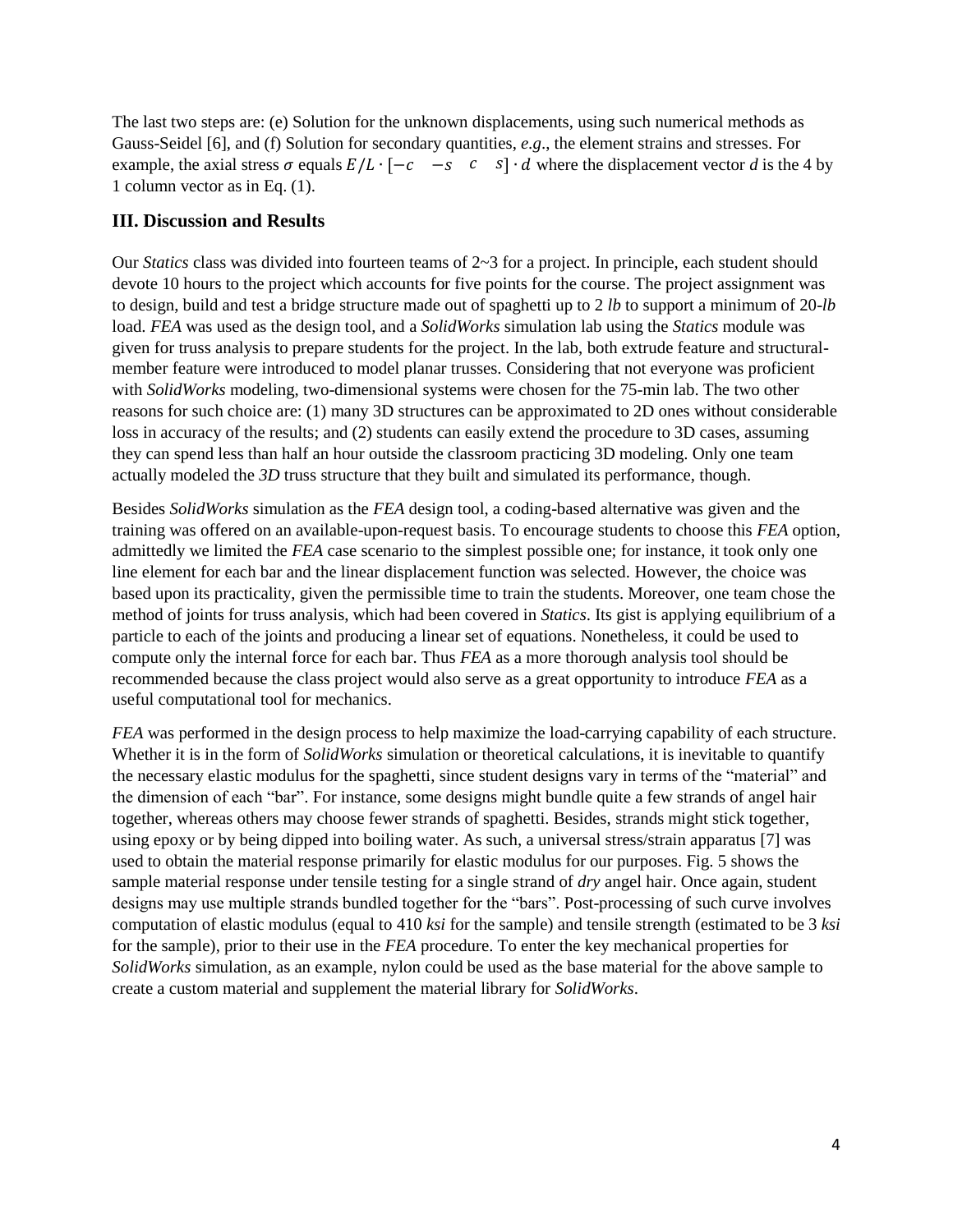

Fig. 5 Stress-strain curve for one strand of angel hair

The building stage started upon completion of design refinement, and the project culminated with performance prediction (*e.g*., the weakest bar and the max load of the structure) prior to testing. Fig. 6 shows the loading machine for testing and a design in test. Each bridge was held fixed at one end, and the load, applied at the mid-span, was increased slowly until failure in the form of fracture or considerable deformation. Survey was conducted on the site, which indicated that 86% of students found they could better link structural-analysis concepts to their physical meanings after the project. All students reported that the project increased the engagement of the course and that they had become more conscious of using computer-aided Engineering software to aid in their later projects or tasks. Moreover, 71% expressed more confidence in learning new software or new modules/functionality in a familiar software package. Things that could be improved on include that more time than three weeks should have been given for the project and that the instructor should have devoted more time to explanation of structural failure.



Fig. 6 A bridge design in test

In general, the project served its purpose well; that is, a single *Statics* course was sufficient to assist students in understanding a typical structural analysis and failure prediction. It is worth noting that *Elementary Engineering Design*, a freshman-level course at PNW, contributed to the success of our exploration. For instance, it helped visualize force transfer along the two-force bars, and piqued students' interests in bridge design. On the other hand, through our project students were further intrigued by bridge design, taking material selection into account. Furthermore, such a project in *Statics* or *Mechanics of Materials* could make student better appreciate their later concrete or steel bridge design competitions, *etc*. Also, students could better understand bridge material test and bridge structural test, which are important as it often is the weakest link during a structural test that dominates the bridge failure.